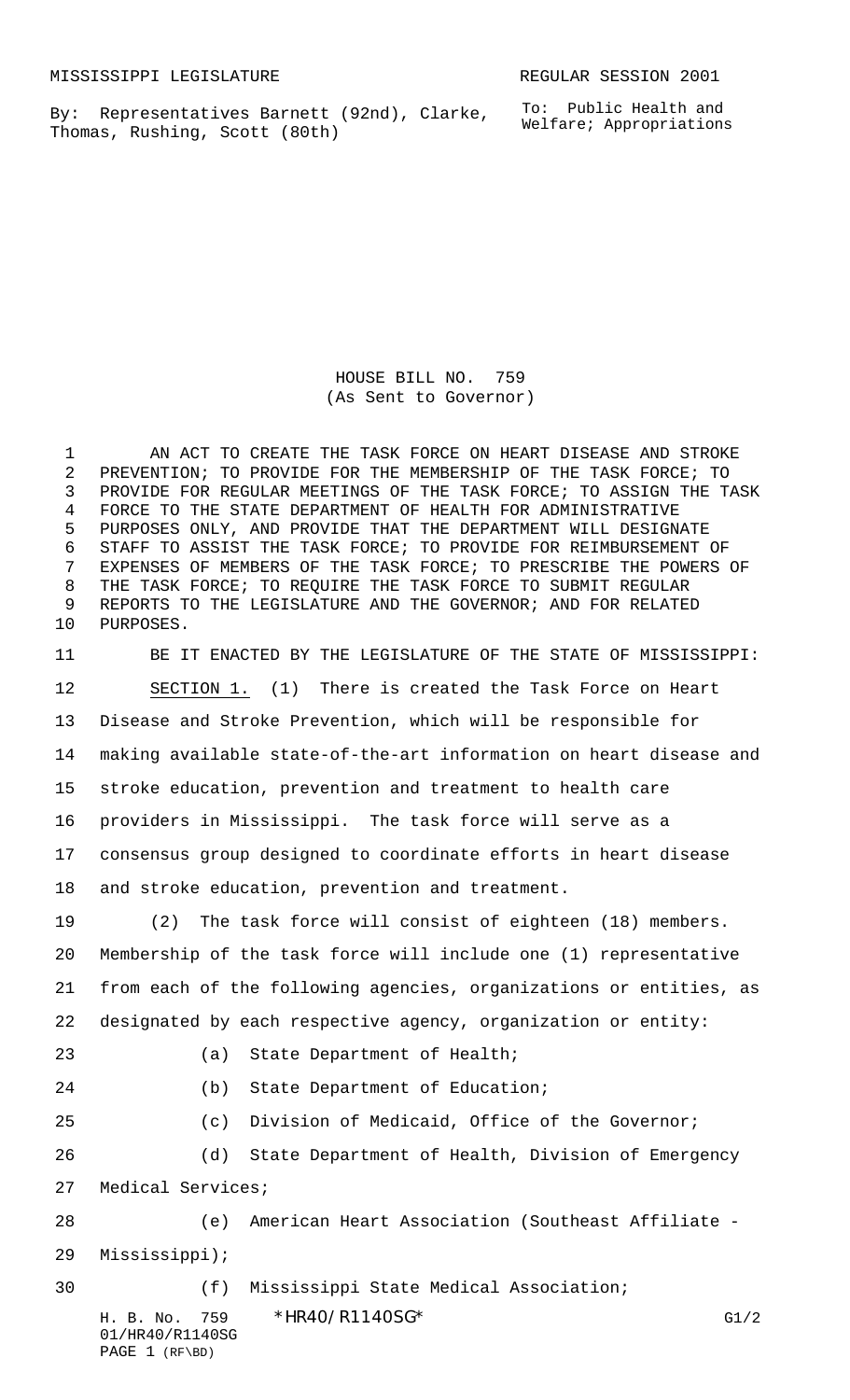(g) Mississippi Nurses Association; (h) Mississippi Hospital Association; (i) Mississippi Primary Health Care Association; (j) Mississippi Stroke Education Consortium; (k) Mississippi Chronic Illness Coalition; (l) Mississippi Alliance for School Health; (m) Information and Quality Health Care; (n) Mississippi Association of Health System Pharmacists; and (o) Health Research and Educational Foundation, Inc. (3) In addition to the members designated in subsection (2), membership of the task force will consist of the following persons: (a) One (1) member of the Mississippi House of Representatives, appointed by the Speaker of the House; (b) One (1) member of the Mississippi Senate, appointed 47 by the Lieutenant Governor; and (c) One (1) person appointed by the Governor. (4) At its first meeting, the task force shall elect a chairman and other necessary officers from among its membership. The chairman and other officers shall be elected annually by the task force. The task force shall adopt bylaws and rules for its efficient operation. The task force may establish committees that will be responsible for conducting specific task force programs or activities. (5) The task force shall meet and conduct business at least quarterly. All meetings of the task force and any committees of the task force will be open to the public, with opportunities for public comment provided on a regular basis. Notice of all meetings shall be given as provided in the Open Meetings Act (Section 25-41-1 et seq.) and appropriate notice also shall be given to all persons so requesting of the date, time and place of

H. B. No. 759 \*HR40/R1140SG\* 01/HR40/R1140SG PAGE 2 (RF\BD)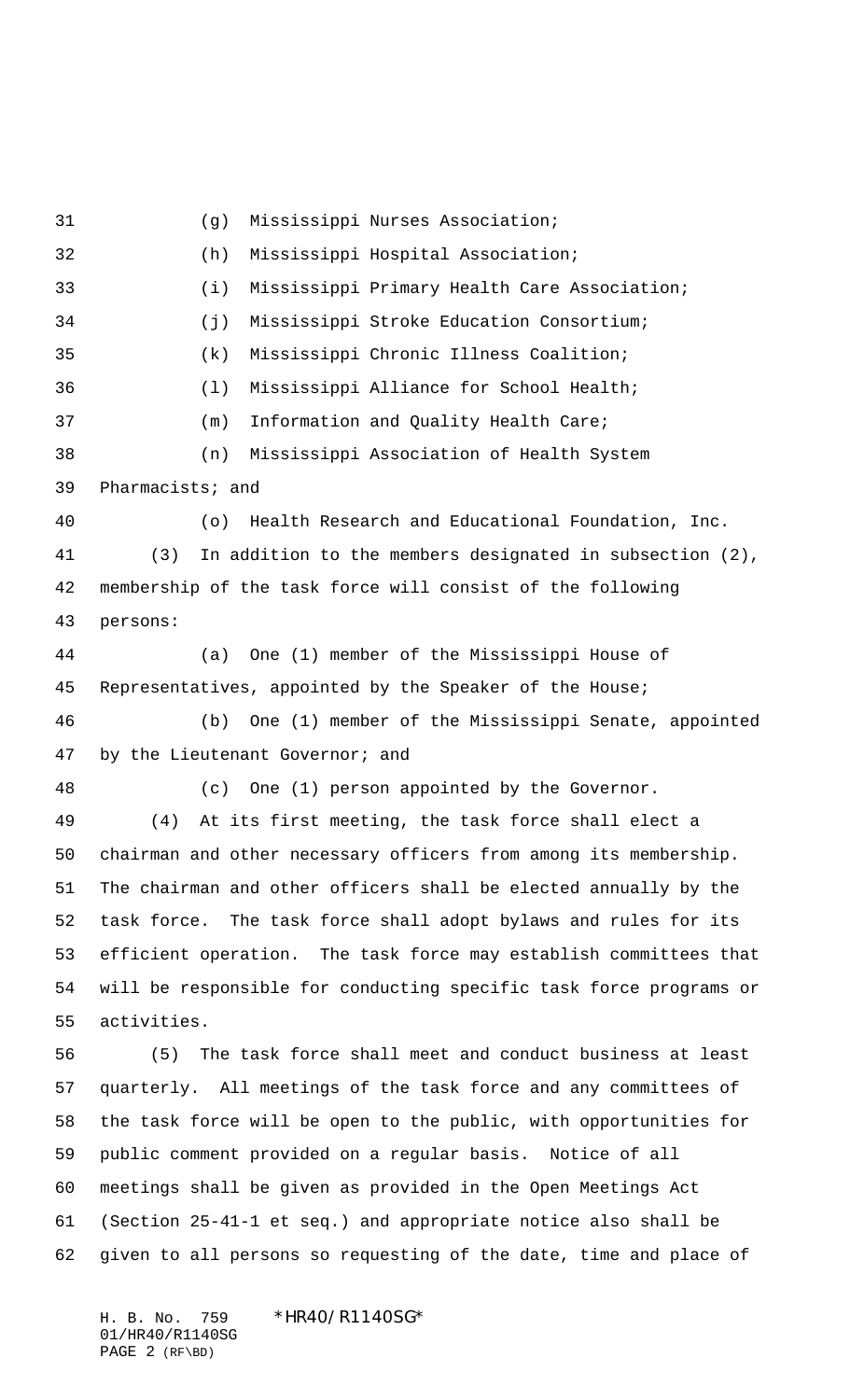each meeting. Ten (10) members of the task force will constitute a quorum for the transaction of business.

 (6) The task force is assigned to the State Department of Health for administrative purposes only, and the department shall designate staff to assist the task force. The task force will have a line item in the budget of the State Department of Health and will be financed through the department's annual appropriation.

 (7) Members of the task force who are not legislators, state officials or state employees may be compensated at the per diem rate authorized by Section 25-3-69 and may be reimbursed in accordance with Section 25-3-41 for mileage and actual expenses incurred in the performance of their duties. Legislative members of the task force will be paid from the contingent expense funds of their respective houses in the same manner as provided for committee meetings when the Legislature is not in session. However, legislative members will not be paid per diem or expenses for attending meetings of the task force while the Legislature is in session. No task force member may incur per diem, travel or other expenses unless previously authorized by vote, at a meeting of the task force, which action must be recorded in the official minutes of the meeting. Nonlegislative members may be paid from any funds made available to the task force for that purpose.

 SECTION 2. (1) The Task Force on Heart Disease and Stroke Prevention has the following duties:

 (a) Undertake a statistical and qualitative examination of the incidence and causes of heart disease and stroke deaths and risks, including identification of subpopulations at highest risk for developing heart disease and stroke, and establish a profile of the social and economic burden of heart disease and stroke in Mississippi;

 (b) Publicize the profile of the heart disease and 95 stroke burden and its preventability in Mississippi;

H. B. No. 759 \*HR40/R1140SG\* 01/HR40/R1140SG PAGE 3 (RF\BD)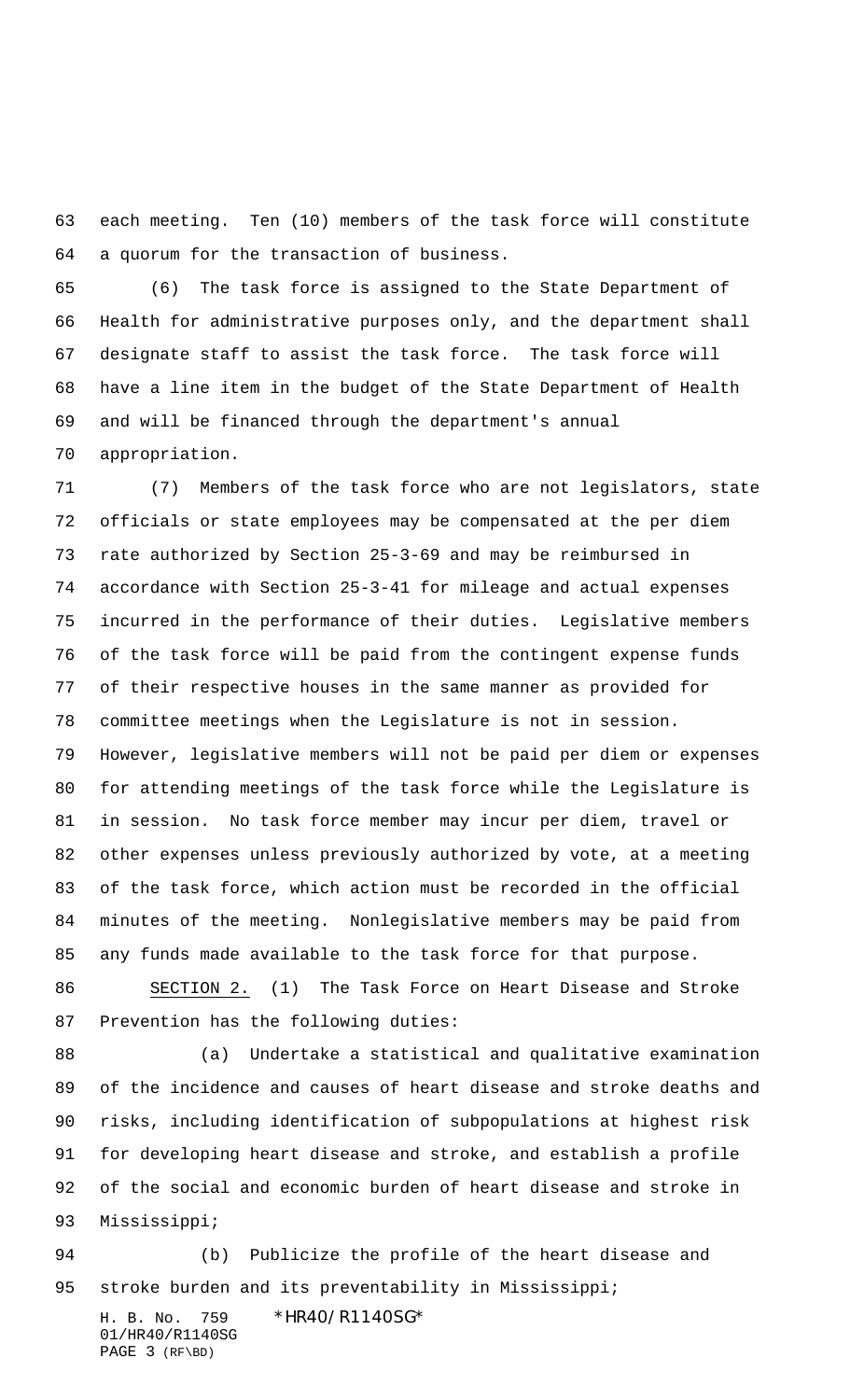(c) Identify priority strategies that are effective in preventing and controlling risks for heart disease and stroke, based on recommendations promulgated by the American Heart Association and the American Stroke Association;

 (d) Adopt and promote a statewide comprehensive heart disease and stroke prevention plan to the general public, state and local elected officials, various public and private organizations and associations, business and industries, agencies, potential funders and other community resources;

 (e) Identify and facilitate specific commitments to help implement the plan from the entities listed in paragraph (d);

 (f) Facilitate coordination of and communication among state and local agencies and organizations regarding current or future involvement in achieving the aims of the plan;

 (g) Receive and consider reports and testimony from individuals, local health departments, community-based organizations, voluntary health organizations, and other public and private organizations statewide, to learn more about their contributions to heart disease and stroke prevention, and their ideas for improving heart disease and stroke prevention in Mississippi;

 (h) Determine the burden that delayed or inappropriate heart disease and stroke treatment has on the quality of patients' lives and on their financial resources;

 (i) Study the economic impact of early heart disease and stroke treatment, especially with regard to quality of care, reimbursement issues and rehabilitation;

 (j) Determine what constitutes high quality treatment for heart disease and stroke, and adopt and disseminate guidelines for the treatment of heart disease and stroke patients throughout 126 the state; and

H. B. No. 759 \*HR40/R1140SG\* 01/HR40/R1140SG (k) Complete a detailed and specific plan of action for the State of Mississippi, and begin implementing the plan.

PAGE 4 (RF\BD)